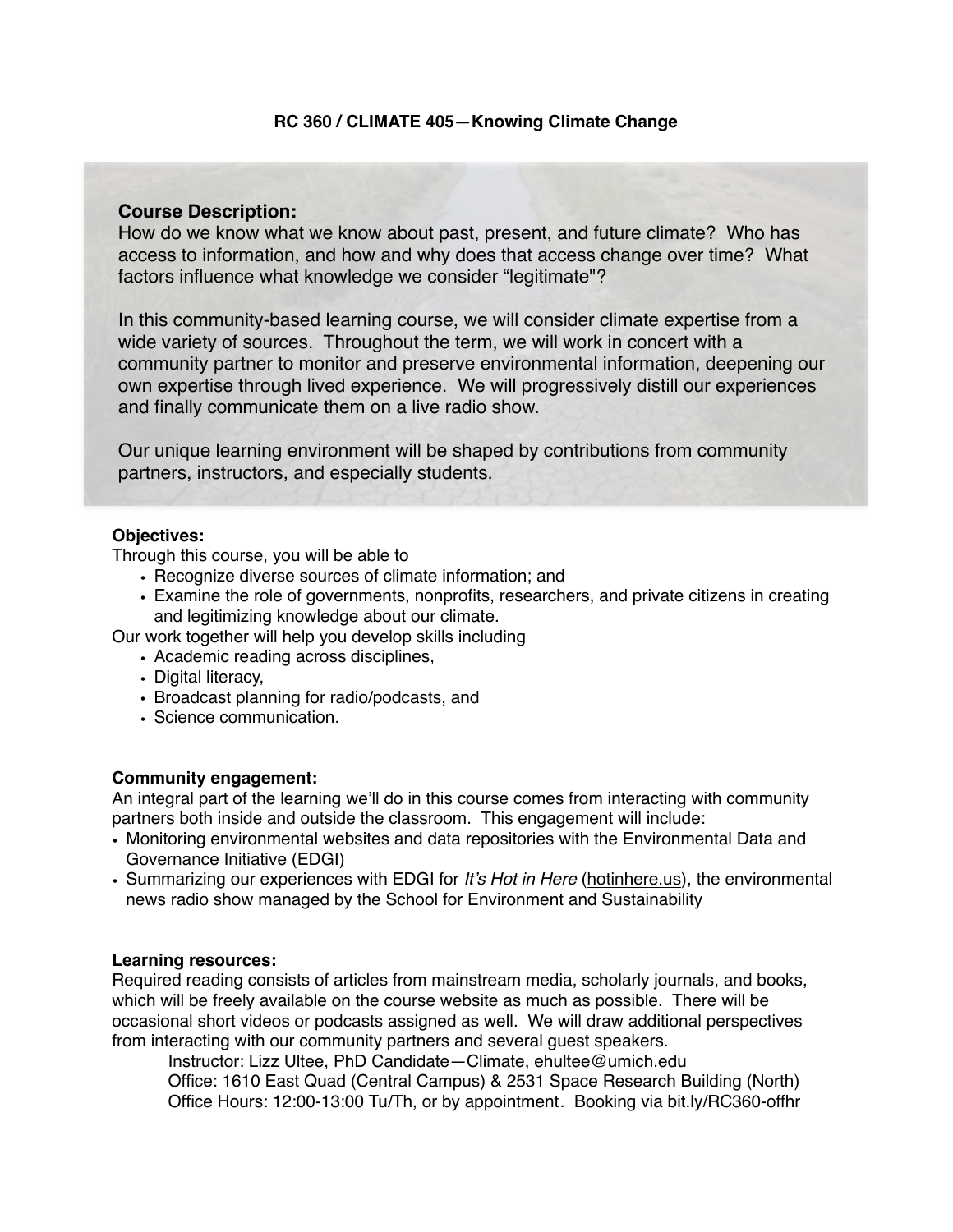# **Assessment:**

The community-based learning experience will be most fruitful if we all participate fully in the community—both inside and outside the classroom. As such, a considerable portion of your course grade will be based on participation (assessed by me and by EDGI, using Engagement Rubric). You are required to submit 10 journal entries over the course of the 15-week term. If you submit more, the grade will come from the best 10 of those entries (as assessed by Journal Rubric). You will also be responsible for gathering resources for and leading one class discussion (see below). There will be no midterm or final exam.

Grade breakdown:

- EDGI project participation: 30%
- Class participation (inc. Hot in Here broadcast): 20%
- Discussion leading: 10%
- Journal responses: 40%

# **Discussion leading:**

Over the course of the semester, we will practice gathering knowledge in various formats from diverse sources. Several class sessions will be devoted to student-led discussion. For one of the topics below (or a new one you propose), you and a partner will collect 2-4 resources, share them with the class, and facilitate a discussion.

- Climate governance
- Non-human impacts
- Climate of the geologic past
- Environmental history
- Adapting to climate change
- Decision science of climate change

# **EDGI partnership:**

Our class will partner with the [Environmental Data and Governance Initiative](https://envirodatagov.org/) (EDGI) to work on analyzing and preserving public data about the environment. You will serve as website monitoring analysts, devoting approximately 2 hr/week outside of class to monitoring an assigned set of government webpages and noting changes. This essential public service for government accountability has been recognized in major media outlets including Michigan Radio (NPR),*Washington Post*, and *Scientific American*. Dr. Justin Schell, who manages the U-M Shapiro Design Lab and partners with EDGI, will be a frequent guest in the classroom to help us debrief the importance of this work and the changes we have found. Over the course of the semester, we will assemble our learnings into a broadcast plan for *It's Hot in Here*.

# **Course co-design:**

This is a shared learning experience. I've developed an overview, but we will live it together. You have a great deal of freedom in the topics you choose to introduce during the class session you lead. During the first few sessions of class, we will discuss our expectations as a group. Based on those expectations, we will finalize the order of discussion topics and agree on deadlines. The co-design process will help you practice skills including:

- Adaptability
- Negotiation and compromise
- Self-directed learning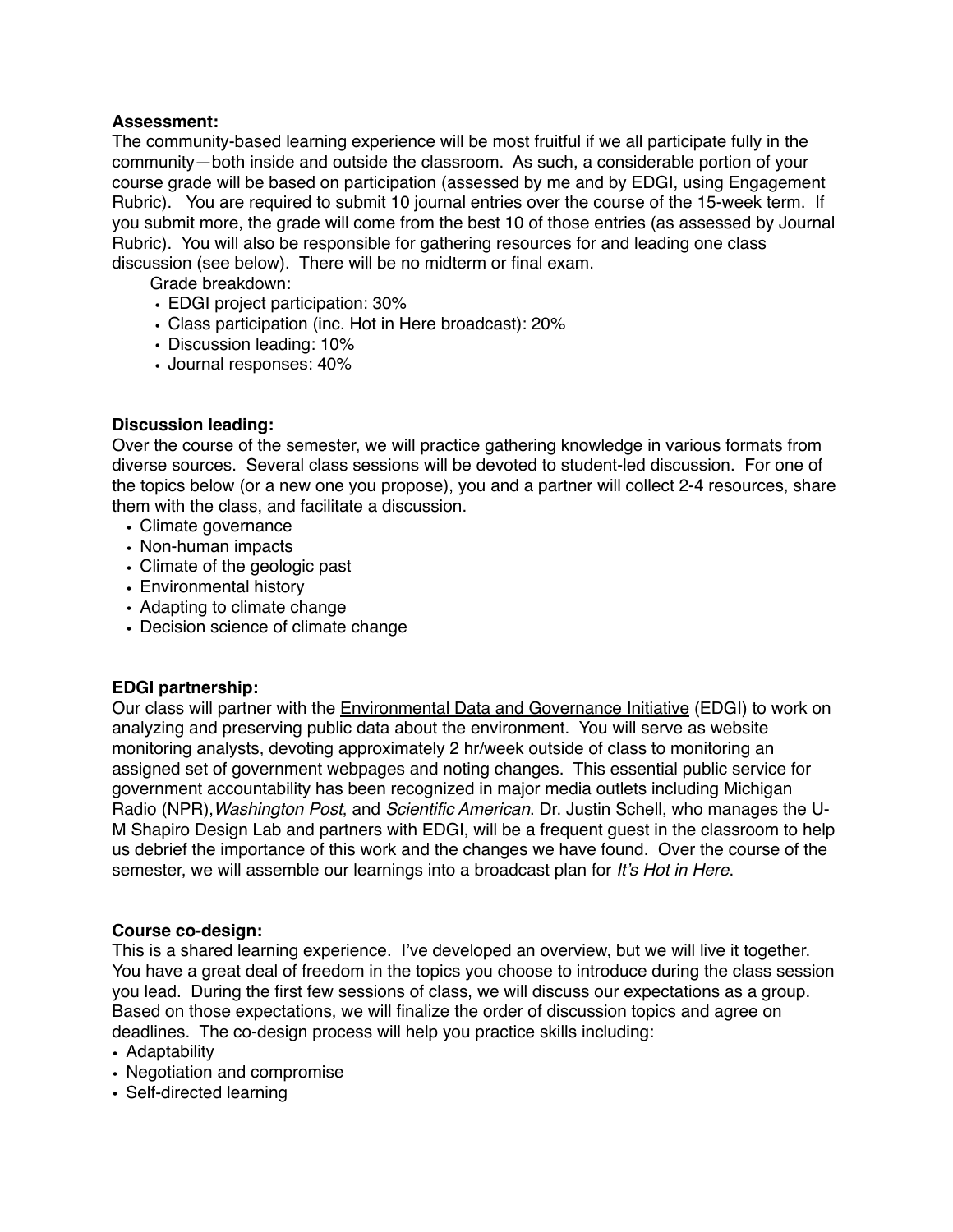# **Course schedule:**

Below is a course schedule, subject to adjustments according to our class needs and wants. Journal entries are due nearly every week; due dates are indicated in the rightmost column, and a prompt will be posted at least three days in advance of each. It is essential to do the assigned readings, as we will spend class time discussing them in groups.

| <b>Date</b>  | <b>Topic</b>                           | <b>Class time</b>                                                                                                                                                                  | Reading/prep required                                                                                      |
|--------------|----------------------------------------|------------------------------------------------------------------------------------------------------------------------------------------------------------------------------------|------------------------------------------------------------------------------------------------------------|
| Thurs 4 Jan  | Welcome &<br>overview                  | Welcome! Course intro & expectations.<br>What is CBL?                                                                                                                              | Pre-survey due (Fri)                                                                                       |
| Tues 9 Jan   |                                        | Project introduction: EDGI and IHIH<br>Learning agreements.                                                                                                                        | 1. It's Hot in Here:<br>Small Islands,<br><b>Rising Seas</b><br>2. Rinberg & Bergman<br>(2017) - NYT op-ed |
| Thurs 11 Jan | What do we<br>know about<br>climate?   | Lay of the land: climate science, ways of<br>knowing.<br>How to read a scientific paper.                                                                                           | 3. Johnson (2015)<br>4. Cooper &<br>Lewenstein (2016)<br><b>Discussion topic</b>                           |
|              |                                        |                                                                                                                                                                                    | proposal due                                                                                               |
| Tues 16 Jan  | Foundations<br>of climate<br>knowledge | Scientific observation and data management<br>Guests:<br><b>Shad O'Neel, US Geological Survey</b><br>Justin Schell, U-M / A2 Data Rescue<br>Discussion of EDGI web monitoring task | 5. EDGI training videos<br>6. USGS (2016)                                                                  |
|              |                                        |                                                                                                                                                                                    |                                                                                                            |
| Thurs 18 Jan |                                        | Local knowledge ("traditional"/"indigenous").<br>Reading from development studies.<br>In-class viewing: short video documenting<br>climate knowledge of Himalayan elders.          | It's Hot in Here:<br>7.<br>Reciprocity with the<br>Living Land<br>8. FAO (2004)<br>Journal 1 due           |
| Tues 23 Jan  |                                        | Proxies and reconstruction. Readings from<br>interdisciplinary Alpine studies, popular<br>(polar) science.                                                                         | 9. Zumbühl, Steiner,<br>and Nussbaumer<br>(2008)<br>10. Kolbert (2002)                                     |
| Thurs 25 Jan |                                        | Climate in art. "Cli-fi" and visual<br>representations of climate.<br>Debrief progress on website monitoring.                                                                      | 11. McKibben (2006)<br>12. Instagram feed:<br>Everyday Climate<br>Change<br>Journal 2 due                  |
| Tues 30 Jan  |                                        | Environmental social science. Readings<br>from anthropology, psychology, and political<br>science.                                                                                 | 13. Barnes et al (2013)<br>14. Stoknes (2014)<br>15. Eakin & Lemos<br>(2006)                               |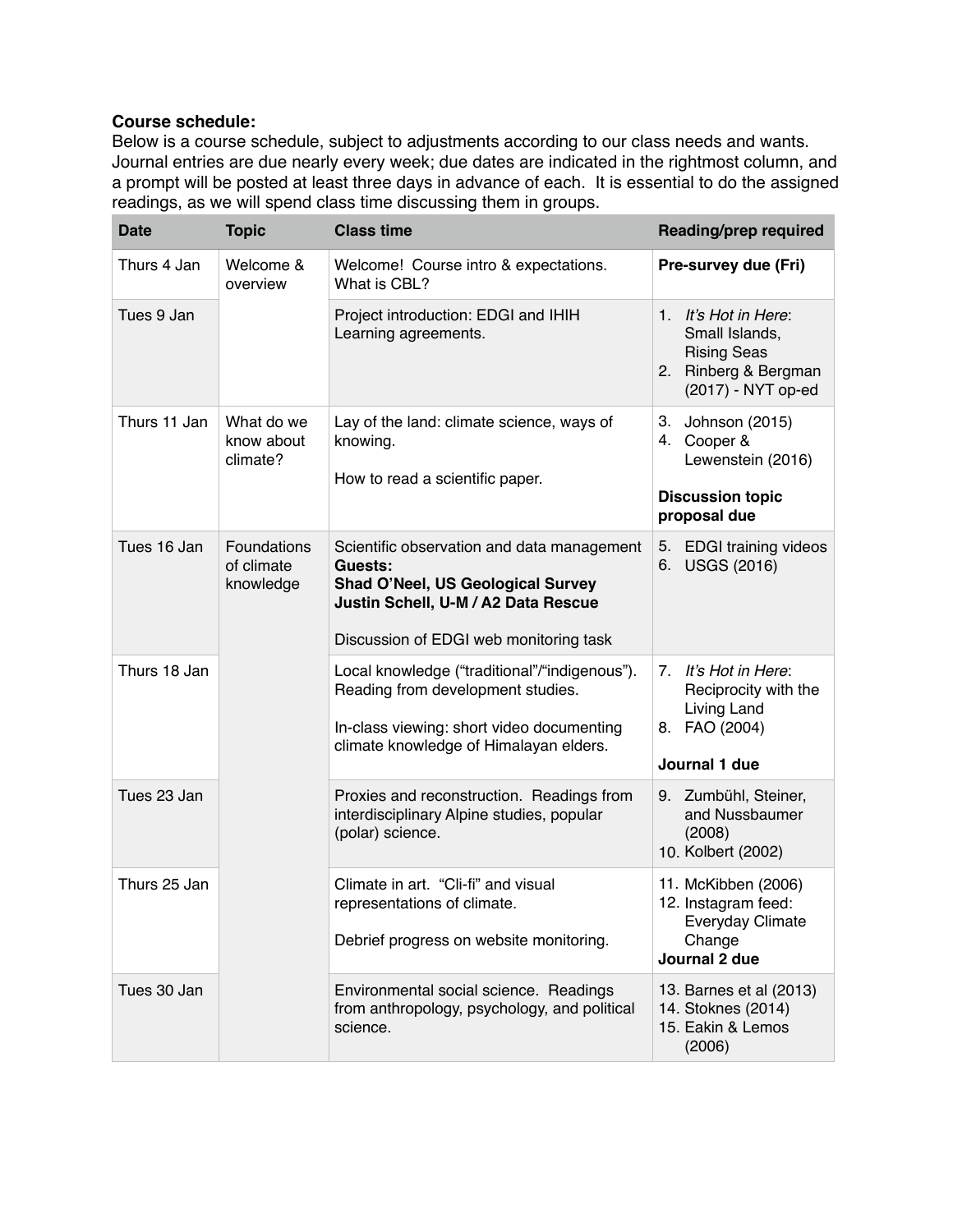| <b>Date</b>  | <b>Topic</b>                                        | <b>Class time</b>                                                                                                                                                                                                                                      | <b>Reading/prep required</b>                                                       |
|--------------|-----------------------------------------------------|--------------------------------------------------------------------------------------------------------------------------------------------------------------------------------------------------------------------------------------------------------|------------------------------------------------------------------------------------|
| Thurs 1 Feb  | Issue I: Water                                      | Drought & desertification.<br>Atmospheric science: wet-get-wetter, dry-<br>get-drier.<br>Water stress in literary futures                                                                                                                              | 16. Bacigalupi (2006)<br>17. Walsh/Salemi<br>(2017)<br>18. Casey & Haner<br>(2017) |
|              |                                                     |                                                                                                                                                                                                                                                        | Journal 3 due                                                                      |
| Tues 6 Feb   |                                                     | Snowpack & glaciers (Andes).<br>Cryosphere science.<br>Cyclical and linear time systems.                                                                                                                                                               | 19. Soruco et al. (2015)<br>20. Chuquimia (2016)<br>21. Ticona Alejo (2016)        |
| Thurs 8 Feb  |                                                     | Synthesis of Issue I - knowledge systems,<br>cultural dimensions, legitimacy                                                                                                                                                                           | Journal 4 due                                                                      |
| Tues 13 Feb  | Student-led<br>discussion                           | Discussion pair A<br>[Students' choice topic-see "Discussion<br>leading" above]                                                                                                                                                                        | Readings assigned by<br>leading pair                                               |
|              |                                                     |                                                                                                                                                                                                                                                        | Peer assessment of<br>discussion A (Wed)                                           |
| Thurs 15 Feb | <b>NO CLASS -</b><br><b>PAIR</b><br><b>MEETINGS</b> | Class cancelled due to MUSE Conference.<br>Discussion pairs to meet instructor outside<br>class for check-in.                                                                                                                                          | Journal 5 due                                                                      |
| Tues 20 Feb  | Issue II: Food<br>Security                          | Food insecurity and its interactions with<br>climate.<br>Debrief progress with website monitoring;<br>summarize for IHIH broadcast.                                                                                                                    | 22. Krishnamurthy,<br>Lewis & Choularton<br>(2012)                                 |
| Thurs 22 Feb |                                                     | Arctic food supply: road/airstrip degradation,<br>changing hunting patterns. Science of polar<br>amplification. Mismatch of traditional<br>knowledge and modern environment.<br>Issue II synthesis-creation, presentation,<br>circulation of knowledge | 23. Unikkaaqatigiit p 65,<br>73-74, 78-79<br>24. Fabian (2017)<br>Journal 6 due    |
| Tues 27 Feb  | NO CLASS -<br><b>SPRING</b>                         | No class - spring break                                                                                                                                                                                                                                |                                                                                    |
| Thurs 1 Mar  |                                                     | No class - spring break                                                                                                                                                                                                                                | Optional journal 7 due                                                             |
| Tues 6 Mar   | <b>BREAK</b><br>Partnership<br>check-in             | Debrief progress on website monitoring.<br>How has our experience of the work<br>changed since January?<br>What changes, if any, have we identified?<br>How would we explain EDGI to others?<br>Summarize these points for broadcast plan.             |                                                                                    |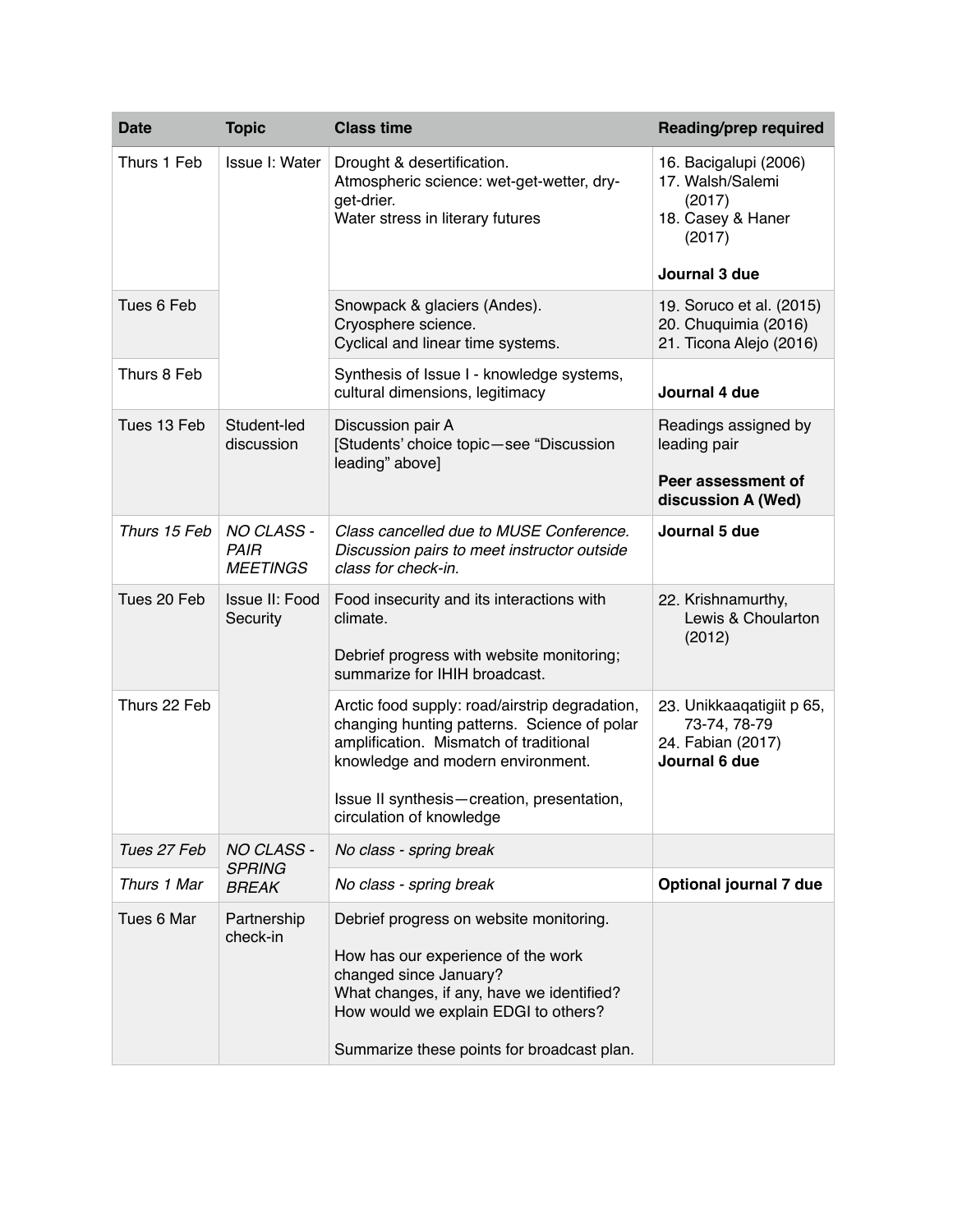| <b>Date</b>  | <b>Topic</b>                      | <b>Class time</b>                                                                                                          | <b>Reading/prep required</b>                                                                    |
|--------------|-----------------------------------|----------------------------------------------------------------------------------------------------------------------------|-------------------------------------------------------------------------------------------------|
| Thurs 8 Mar  | Student-led<br>discussion         | Discussion pair B<br>[Students' choice topic-see "Discussion<br>leading" above]                                            | Readings assigned by<br>leading pair<br>Journal 8 due                                           |
|              |                                   |                                                                                                                            | Peer assessment of<br>discussion B (Fri)                                                        |
| Tues 13 Mar  | Student-led<br>discussion         | Discussion pair C<br>[Students' choice topic-see "Discussion<br>leading" above]                                            | Readings assigned by<br>leading pair                                                            |
|              |                                   |                                                                                                                            | Peer assessment of<br>discussion C (Wed)                                                        |
| Thurs 15 Mar | Issue III:<br>Homes &<br>heritage | Rising seas. Physical science of global and<br>regional sea level change. Notions of<br>vulnerability.                     | 25. Mengel et al. (2015)<br>26. Flynn & Hudson<br>(2016)                                        |
|              |                                   |                                                                                                                            | Journal 9 due                                                                                   |
| Tues 20 Mar  |                                   | Forests and humans. Forests as carbon<br>sinks. Traditional ecological knowledge and<br>livelihoods of forest inhabitants. | 27. MacFarquhar (2012)<br>28. Lang (2011)                                                       |
|              |                                   | <b>Guest speaker: Katie Browne, U-M SEAS</b>                                                                               |                                                                                                 |
| Thurs 22 Mar |                                   | Extreme events. Return frequency.                                                                                          | 29. McEvers, Shapiro, &<br>Cress (2017)<br>30. Climate Signals:<br>Hurricane Harvey<br>Overview |
|              |                                   |                                                                                                                            | Journal 10 due                                                                                  |
| Tues 27 Mar  |                                   | Mitigation, adaptation, and displacement.                                                                                  | 31. Ayers & Huq (2009)<br>32. Farbotko (2010)                                                   |
| Thurs 29 Mar |                                   | Issue III synthesis-authority of viewpoint,<br>knowledge systems, decision-making                                          | Journal 11 due                                                                                  |
| Tues 3 Apr   | Student-led<br>discussion         | Discussion pair D<br>[Students' choice topic-see "Discussion<br>leading" above]                                            | Readings assigned by<br>leading pair<br>Peer assessment of<br>discussion D (Wed)                |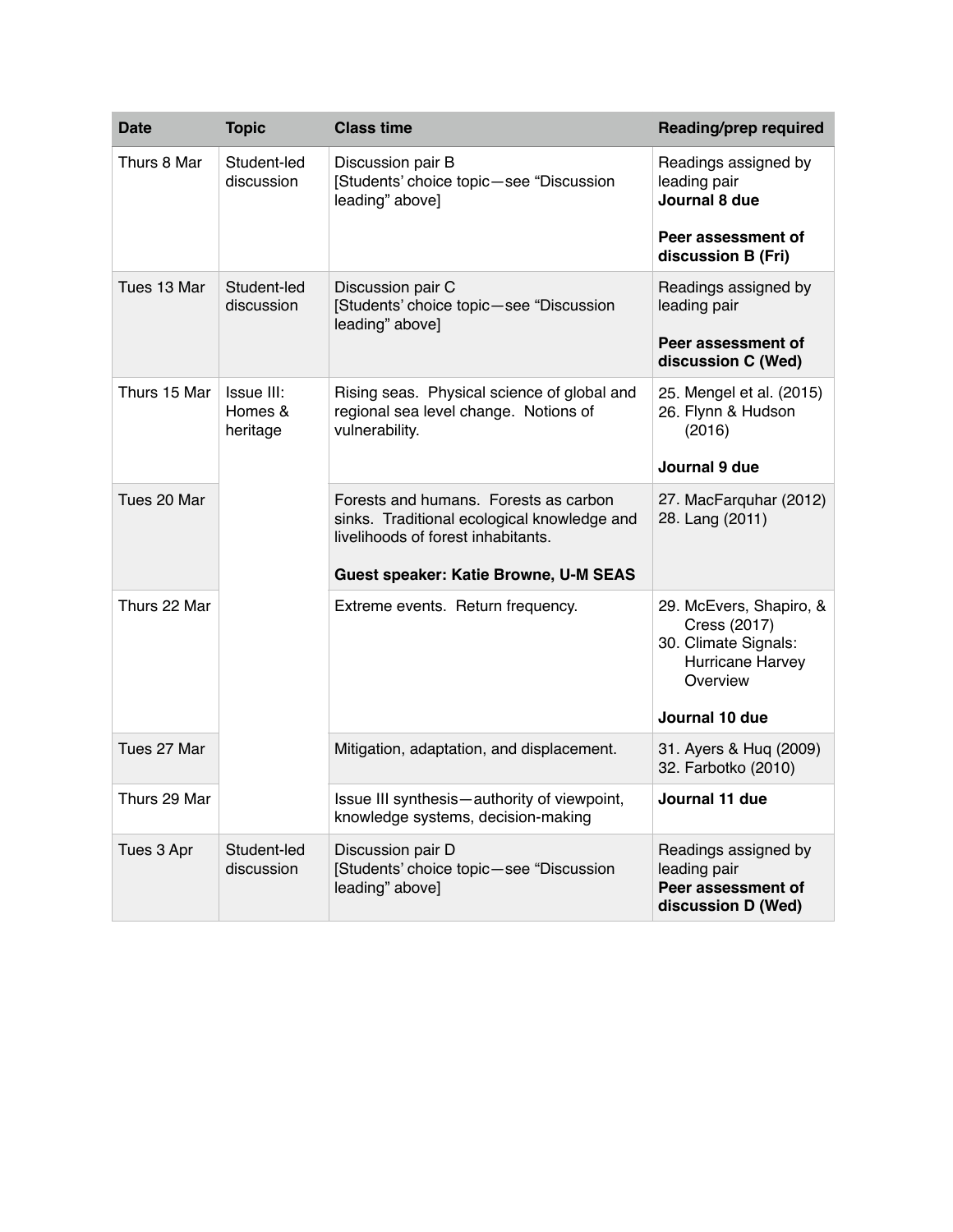| Date         | <b>Topic</b>                  | <b>Class time</b>                                                                                                                                                                                                                                                                                                                                 | Reading/prep required                              |
|--------------|-------------------------------|---------------------------------------------------------------------------------------------------------------------------------------------------------------------------------------------------------------------------------------------------------------------------------------------------------------------------------------------------|----------------------------------------------------|
| Thurs 5 Apr  | Partnership<br>debrief        | Debrief progress on website monitoring.<br>Guest:<br><b>Toly Rinberg, EDGI Steering Committee</b><br>What were the major trends we noticed in<br>our monitoring work?<br>How will EDGI use this information?<br>What has been the effect of including<br>students in the website monitoring effort?<br>Summarize these points for broadcast plan. | Journal 12 due                                     |
| Tues 10 Apr  | Finalize<br>broadcast<br>plan | Class working day to assemble a logical flow<br>for broadcast on It's Hot in Here.<br>Guest:<br>Rebecca Hardin, U-M SEAS, It's Hot in<br><b>Here faculty advisor</b>                                                                                                                                                                              | <b>Broadcast music</b><br>suggestions due<br>(Mon) |
| Thurs 12 Apr | Broadcasting!                 | [Class meeting FRIDAY]<br>Live radio show Friday at noon on WCBN<br>FM. Sharing all our hard work with the<br>public.                                                                                                                                                                                                                             | Journal 13 due                                     |
| Tues 17 Apr  | Where do we<br>go from here?  | Potluck/picnic. Reflection on key learning<br>points of the course and discussion of how to<br>take them forward.                                                                                                                                                                                                                                 |                                                    |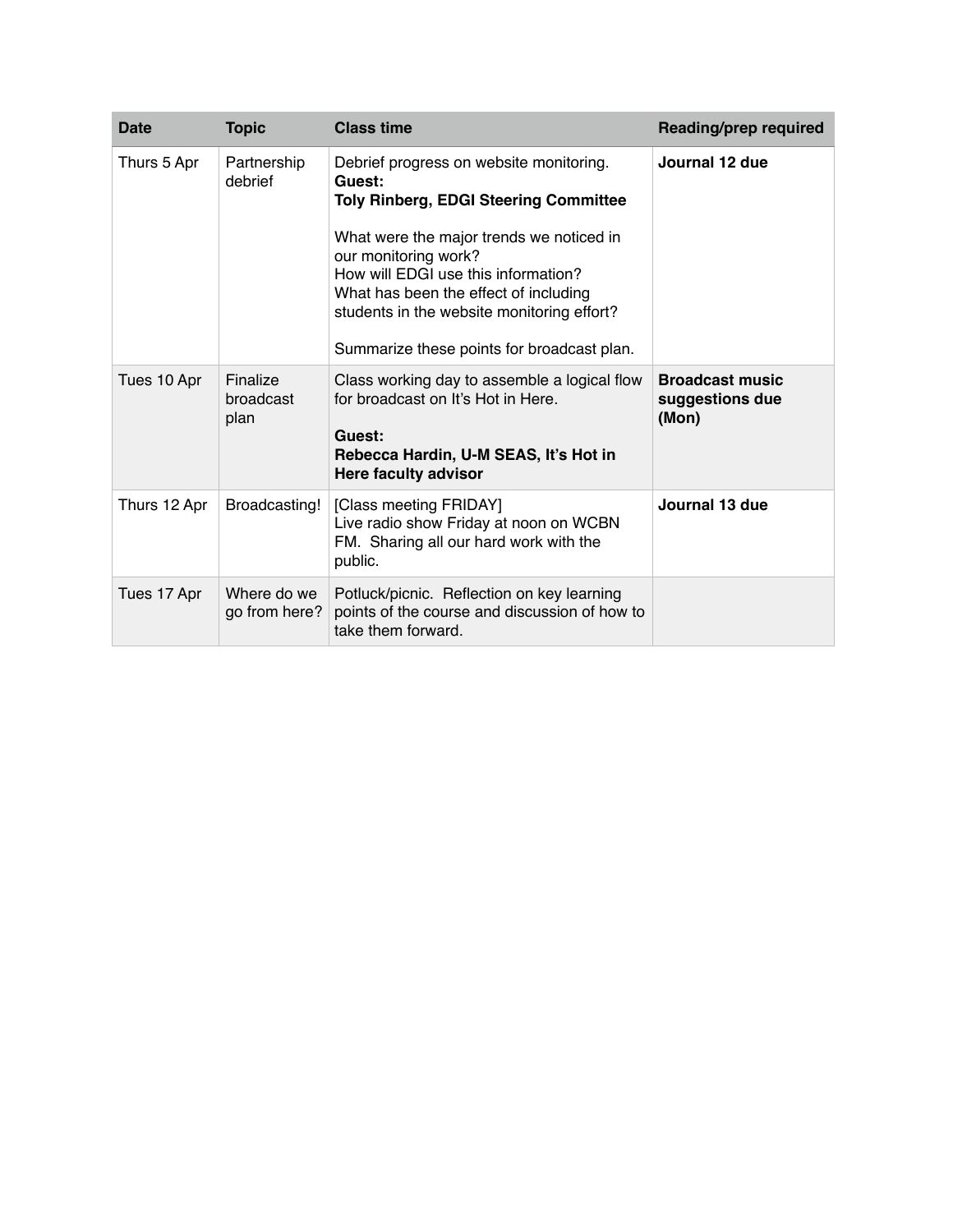# **Reading List**

- 1. Hardin, R. D. et al. (2015). Small islands, rising seas. Podcast archive of *It's Hot in Here.*  Available from<http://www.hotinhere.us/podcast/small-islands-rising-seas/>
- 2. Rinberg, T. & Bergman, A. (2017, November 22). Censoring climate change. *The New York Times.* [Available from https://www.nytimes.com/2017/11/22/opinion/censoring-climate](https://www.nytimes.com/2017/11/22/opinion/censoring-climate-change.html)change.html
- 3. Johnson, G. C. (2015). *Climate Change Science 2013: Haiku.* Booklet available from http:// [sightline.wpengine.netdna-cdn.com/wp-content/uploads/2015/10/](http://sightline.wpengine.netdna-cdn.com/wp-content/uploads/2015/10/FULL_IPCC_HAIKU_SLIDES_OPT.pdf) FULL\_IPCC\_HAIKU\_SLIDES\_OPT.pdf
- 4. Cooper, C. B. & Lewenstein, B. V. (2016). Two meanings of citizen science. In: *The Rightful Place of Science: Citizen Science* [p 51-61]. Tempe, AZ: University of Arizona Press.
- 5. Training videos: proprietary to Environmental Data and Governance Initiative. Will be distributed directly to students.
- 6. [United States Geological Survey \[USGS\] \(2016\). Hubbard Glacier, Alaska \[website\]. https://](https://www2.usgs.gov/climate_landuse/clu_rd/glacierstudies/hubbard.asp) www2.usgs.gov/climate\_landuse/clu\_rd/glacierstudies/hubbard.asp
- 7. Hardin, R. D. et al. (2016, February 22). Reciprocity with the living land: Braiding Sweetgrass with Dr. Robin Kimmerer. Podcast archive of *It's Hot in Here.* Available from http:// [www.hotinhere.us/podcast/reciprocity-with-the-living-land-braiding-sweetgrass-with-dr-robin](http://www.hotinhere.us/podcast/reciprocity-with-the-living-land-braiding-sweetgrass-with-dr-robin-kimmerer/)kimmerer/
- 8. United Nations Food and Agriculture Organization [FAO] (2004). What is local knowledge? [Factsheet]
- 9. Zumbühl, H. J., Steiner, D., & Nussbaumer, S. U. (2008). 19th century glacier representations and fluctuations in the central and western European Alps: An interdisciplinary approach. *Global and Planetary Change*, *60*(1), 42-57.<https://doi.org/10.1016/j.gloplacha.2006.08.005>
- 10. Kolbert, E. (2002, January 7). Ice memory. *The New Yorker.* Available from http:// [www.newyorker.com/magazine/2002/01/07/ice-memory](http://www.newyorker.com/magazine/2002/01/07/ice-memory)
- 11. McKibben, B. (2006). Introduction. In: *I'm With the Bears: Short Stories from a Damaged Planet*  [Martin, M., ed.]*.* London, UK: Verso Books.
- 12. [Instagram account: @everydayclimatechange. https://www.instagram.com/](https://www.instagram.com/everydayclimatechange/?hl=en) everydayclimatechange/?hl=en
- 13. Barnes et al (2013). Contribution of anthropology to the study of climate change. *Nature Climate Change* 3, 541-544. <http://dx/doi.org/10.1038/nclimate1775>
- 14. Stoknes, P. (2013). It's hopeless and I'll give it my all. In *What We Think About When We Try Not to Think About Global Warming*.
- 15. Eakin, H. and Lemos, M. C. (2006). Adaptation and the state: Latin America and the challenge of capacity-building under globalization. *Global Environmental Change* 16, 7-18. http:// [dx.doi.org/10.1016/j.gloenvcha.2005.10.004](http://dx.doi.org/10.1016/j.gloenvcha.2005.10.004)
- 16. Bacigalupi, P. (2006). The tamarisk hunter. In: *I'm With the Bears: Short Stories from a Damaged Planet* [Martin, M., ed.]. London, UK: Verso Books. Available from http:// [windupstories.com/books/pump-six-and-other-stories/the-tamarisk-hunter/](http://windupstories.com/books/pump-six-and-other-stories/the-tamarisk-hunter/)
- 17. Walsh, B. (2017, April 5). The visible effects of climate change in Iran. *Time.* Available from <http://time.com/4713291/iran-climate-change/>

‣Also see photos at:<http://www.akosalemi.com/climate-change-in-iran.html>

18. Casey, N. and Haner, J. (2016, July 7). Climate change claims a lake, and an identity. *The New York Times.* [Available from https://www.nytimes.com/interactive/2016/07/07/world/americas/](https://www.nytimes.com/interactive/2016/07/07/world/americas/bolivia-climate-change-lake-poopo.html?mcubz=3&_r=0) bolivia-climate-change-lake-poopo.html?mcubz=3&\_r=0